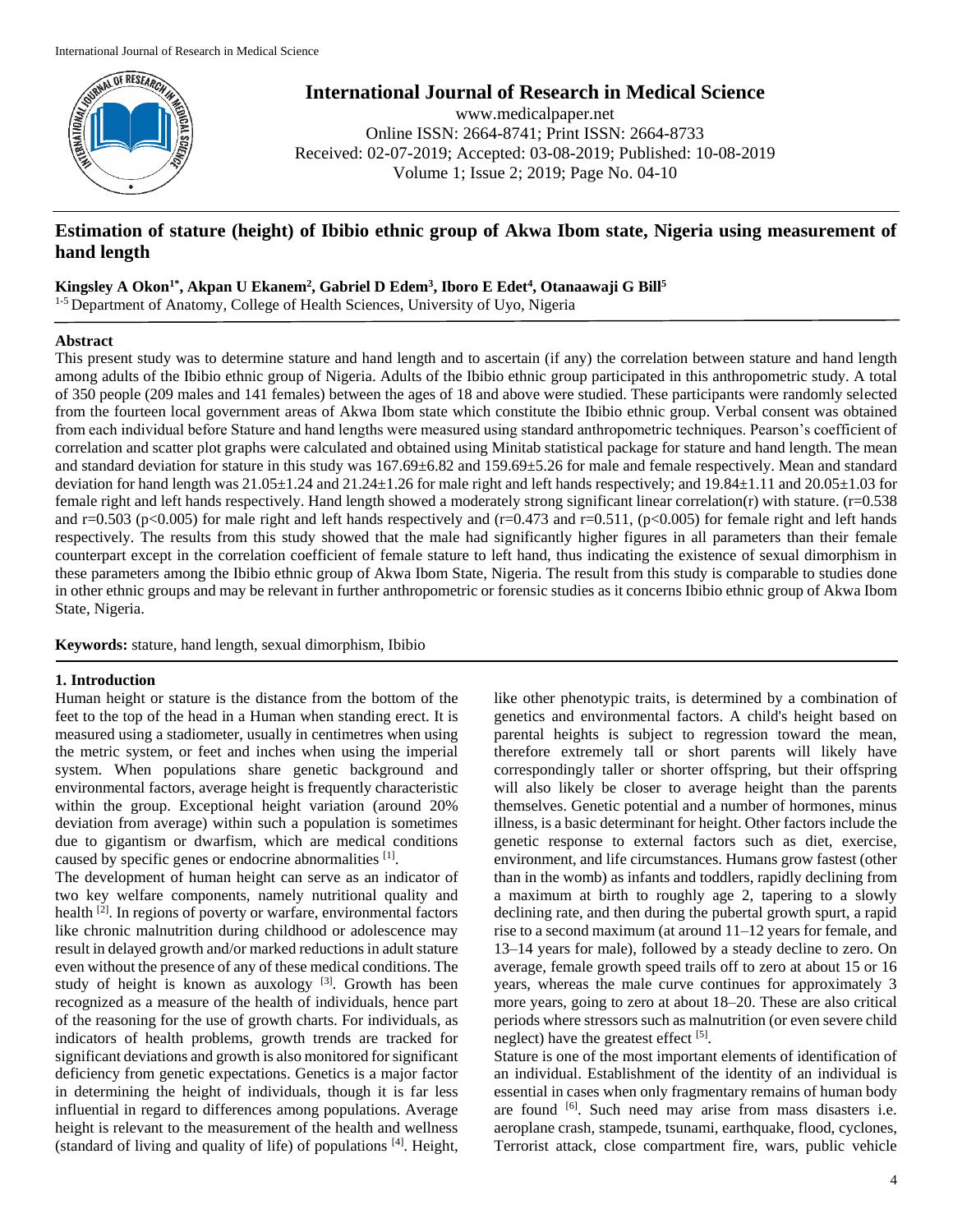(train, bus, ship,) accidents. Mutilation of body could also be possible by humans, animals or by natural process of decomposition. Genetic and geographical variations exist in different populations. When the accurate measurement for stature is unobtainable, other surrogates are used to predict stature. It is a proven fact that stature can be estimated from hand length  $[7, 8, 8]$ <sup>9, 10, 11, 12]. Human height varies greatly between individuals and</sup> across populations for a variety of complex biological, genetic, and environmental factors, among others. Due to methodological and practical problems, its measurement is also subject to considerable error in statistical sampling. The average height in genetically and environmentally homogeneous populations is often proportional across a large number of individuals. Exceptional height variation (around 20% deviation from a population's average) within such a population is sometimes due to gigantism or dwarfism, which are caused by specific genes or endocrine abnormalities<sup>[1]</sup>. Hand length is the distance measured from distal wrist crease to the tip of the middle finger in a supine position using a measuring tape  $[13]$ . It could also be defined as the distance measured from the end of the small wrist bone (Lister tubercle) at the base of the thumb to the tip of the middle finger of the right hand, palm turned up, with the fingers extended together<sup>[14]</sup>.

Eight short carpal bones of the wrist are organized into a proximal row (scaphoid, lunate, triquetral and pisiform) which articulates with the bones of the forearm, and a distal row (trapezium, trapezoid, capitate and hamate), which articulates with the bases of the five metacarpal bones of the hand. There are five metacarpals. The heads of the metacarpals will each in turn articulate with the bases of the proximal phalanx of the fingers and thumb. These articulations with the fingers at the metacarpophalangeal joints are known as the knuckles. Fourteen phalanges make up the fingers and thumb, and are numbered I-V (thumb to little finger) when the hand is viewed from an anatomical position (palm up). The four fingers each consist of three phalanx bones: proximal, middle, and distal. The thumb only consists of a proximal and distal phalanx. Together with the phalanges of the fingers and thumb these metacarpal bones form five rays or poly-articulated chains [15]. The Ibibio people are from southern Nigeria. They are related to the Anaang and Efik peoples. During the colonial period in Nigeria, the Ibibio Union asked for recognition by the British as a sovereign nation. The Annang, Efik, Ekid, Oron and Ibeno share personal names, culture, and traditions with the Ibibio, and speak closely related varieties of Ibibio-Efik which are more or less mutually intelligible [16].

The Ibibio people are reputed to be the earliest inhabitants of the south eastern Nigeria. It is estimated that they arrived at their present abode from very earliest times, about 7000 B.C. In spite of the historical account, it is not clear when the people known as Ibibio arrived the state. According to some scholars, they might have come from the central. Benue valley, particularly, the Jukun influence in the old Calabar at some historical time period. Another pointer is the wide-spread use of the manila, a popular currency used by the Jukuns. Coupled with this is the Jukun southern drive to the coast which appears to have been recently compared with the formation of Akwa Ibom settlements in their present location. Another version had it that the Cameroon will offer a more concise explanation of the Ibibio migration story [16]. This was corroborated by oral testimonies by field workers who

say that the core Ibibio people were of the Afaha lineage whose original home was Usak Edet in the Cameroon. This was premised on the fact that among the Ibibio people, Usak Edet is popularly known as Edit Afaha (Afaha's Creek) which reflects the fact that Ibibio people originated from Usak Edet. After the first bulk of the people arrived in what later became Nigeria, they settled first at Ibom then in Arochukwu. The Ibibio must have lived in Ibom for quite some time, but as a result of clashes with the Igbo people culminating into the famous 'Ibibio War' which took place about 1300 and 1400A.D, they left Ibom and moved to the present day Ibibio land [17].

The Ibibio people are located in Southeastern Nigeria also known as Coastal Southeastern Nigeria. Prior to the existence of Nigeria as a nation, the Ibibio people were self-governed. The Ibibio people became a part of the Eastern Nigeria of Nigeria under British colonial rule. During the Nigerian Civil War, the Eastern region was split into three states. Southeastern State of Nigeria was where the Ibibio were located, one of the original twelve states of Nigeria) after Nigerian independence. The Efik, Anaang, Oron, Eket and their brothers and sisters of the Ogoja District, were also in the Southeastern State. The state (Southeastern State) was later renamed Cross Rivers State. On 23 September 1987, by Military Decree No.24, Akwa Ibom State was carved out of the then Cross Rivers State as a separate state. Cross Rivers State remains as one of neighbouring states. Southwestern Cameroon was a part of present Cross River State and Akwa Ibom State of Nigeria. During the then Eastern Region of Nigeria it got partitioned into Cameroon in a 1961 plebiscite. This resulted in the Ibibio, Efik, and Annang being divided between Nigeria and Cameroon. However, the leadership of the Northern Region of Nigeria was able to keep "Northwestern section" during the plebiscite that is now today's Nigerian Adamawa and Taraba states. Before the Christianization of beliefs, it is said that the traditional religion of the Ibibio people was of two dimensions. One was centred on the pouring of libation, worship, consultation, communication and invocation of the God of Heaven (Abasi Enyong) and God of the Earth (Abasi Isong). Traditionally, these rites were carried out by the constitutional and religious King/Head of a particular Ibibio Community who was known from the ancient times as the Obong-Ikpaisong (the word 'Obong Ikpaisong' directly interpreted means King of the Principalities of the Earth' or 'King of the Earth and the Principalities' or Traditional Ruler). On the other hand, the second dimension of Ibibio traditional religion was centered on the worship, consultation, invocation, sacrifice, appeasement, etc. of the God of the Heaven (Abasi Enyong) and the God of the Earth (Abasi Isong) through other spiritual entities. And similar to that of the first dimension, rites were carried out by the Priests of these spiritual entities (Ndem), which were the Temple Chief Priests of the various Ibibio Divisions. It is, however, important to state here that a particular Ibibio Division could consist of many inter-related autonomous communities or Kingdoms. These kingdoms are ruled by an autonomous Priest-King called Obong-Ikpaisong, which is assisted by heads of the various large families (Mbong Ekpuk) which make up the Community. This is how the religious and political system of the Ibibio people have been structured from time immemorial.

The Ibibio people are known to be very rich when it comes to food. As a matter of fact, only a few ethnic groups can match up with them when it comes to indigenous meal. And popular among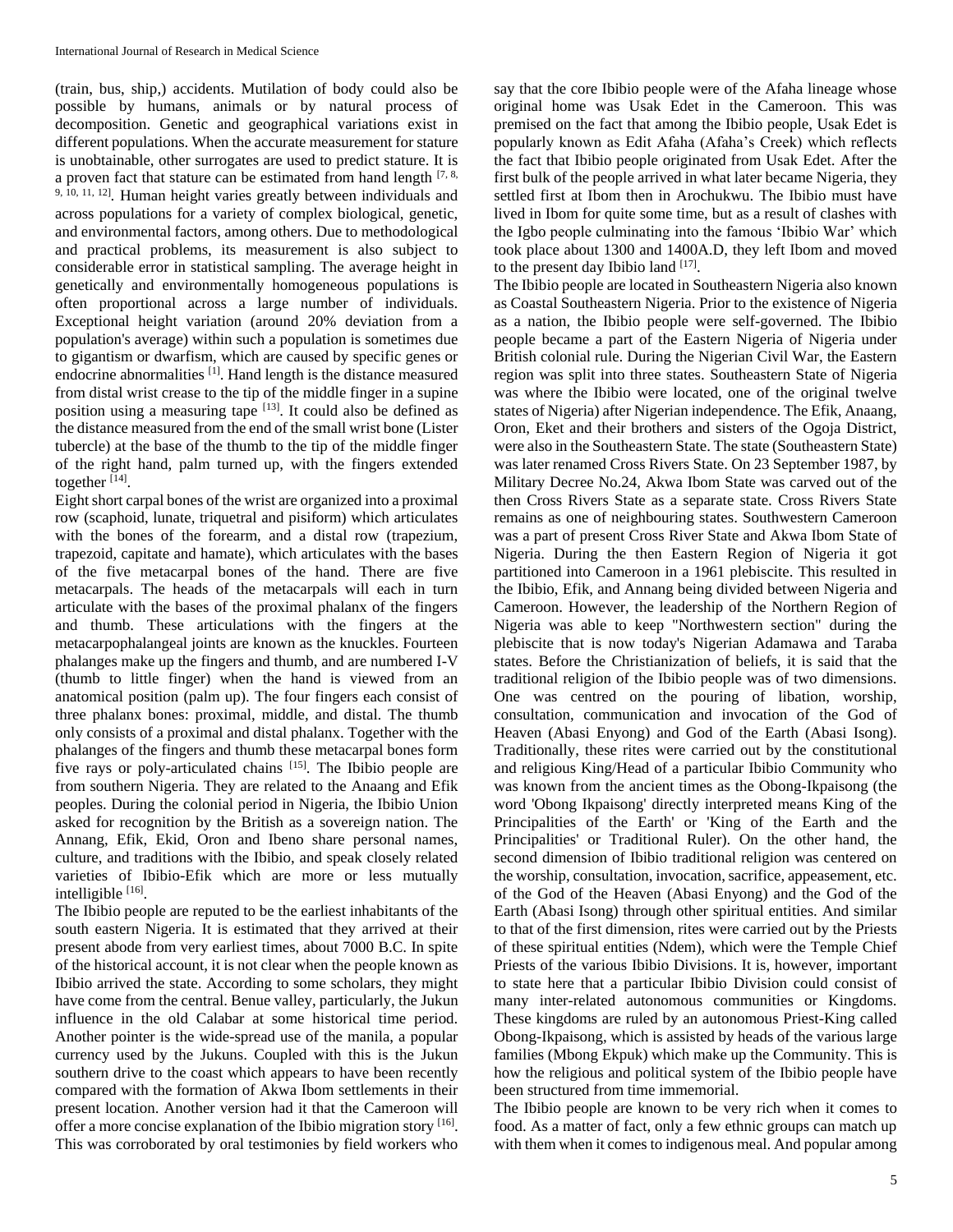the Ibibio dishes are afang soup, which is an important dish in Ibibio and must be made available in traditional marriages, edikang nkong (vegetable soup), and afere atama (atama soup)

 $[18]$ . This ethnic group numbers approximately 4.5 million people which is equivalent to  $3.5\%$  of the population of Nigeria  $[19]$ .



**Fig 1:** Map of Nigeria showing Akwa Ibom State below in red (www.google.images.com)

## **2. Materials and Methods Study Population**

The study was carried out between May 2018 to August 2018 on three hundred and fifty (350) Ibibio adults (209 males, 141 females) between the age range of 18 to 50. Male and female subjects were selected at random from fourteen local government areas which include Etinan, Uyo, Uruan, Mkpat-enin, Ikono, Ibiono-ibom, Ini, Itu, Ibesikpo, Onna, Nsit-ibom, Nsit-ubium, Nsit-atai and Ikot-abasi Local Government Areas within Ibibio ethnic group in Akwa Ibom State, Nigeria. The slovens formula was used to calculate the minimum sample size of subject in this research.

 $n = N/1+N$  (e)<sup>2</sup>

n=Sample size, N=Population size (Ibibio-4,500,000, e=Significant level (0.05)

Sample size for Ibibio n=4,500,000/ 1+ 4,500,000 (0.05)<sup>2</sup>

Minimum sample size for Ibibio  $= 349.7$  approximately 350 subjects were used.

## **Materials Used**

The materials used were measuring tape, ruler, marker, pen, data collection forms, notebook, minitab-18 statistical application software and Microsoft Excel.

#### **Measurement of Stature**

The subjects were made to stand in upright position with both hands on the sides facing a plain surface (mostly wall). The ruler was placed on top of the subjects (the persons) vertex to indicate the upper margin and this point was marked on the

wall using a marker pen, then the height of each individual was measured using a steel meter rule. It is vital to note that the distance between the vertex and the floor is the height recorded in centimeters (cm).

#### **Measurement of Hand Length**

The hand length was measured with a calibrated non stretch tape from distal crease (Lister tubercle) to the tip of the middle finger for both left and right hands in males and females. The subjects were asked to place their hand supine on flat horizontal surface with fingers extended and then adducted.

### **Hand Length Stature Ratio Collection**

Hand length stature ratio was calculated by using the length of the hand divided by stature, multiplied by one hundred that is, 100 x length of hand / stature (height). All linear measurements were in centimeters for each parameter. Pearson's coefficients of correlation between stature and hand length were calculated using Minitab-18 statistical application software.

### **Inclusion Criteria**

The following were the inclusion criteria for this study;

- 1. The subjects were selected from the fourteen (14) Local Government Areas that make up the Ibibio ethnic group.
- 2. The subjects were indigenes of Ibibio ethnic group.
- 3. The subjects included male and female of (18) and above.

## **Exclusion Criteria**

- 1. Individuals with recognized deformities of leg, thigh or foot were exempted from the study.
- 2. Subjects below (18) years were excluded from the study.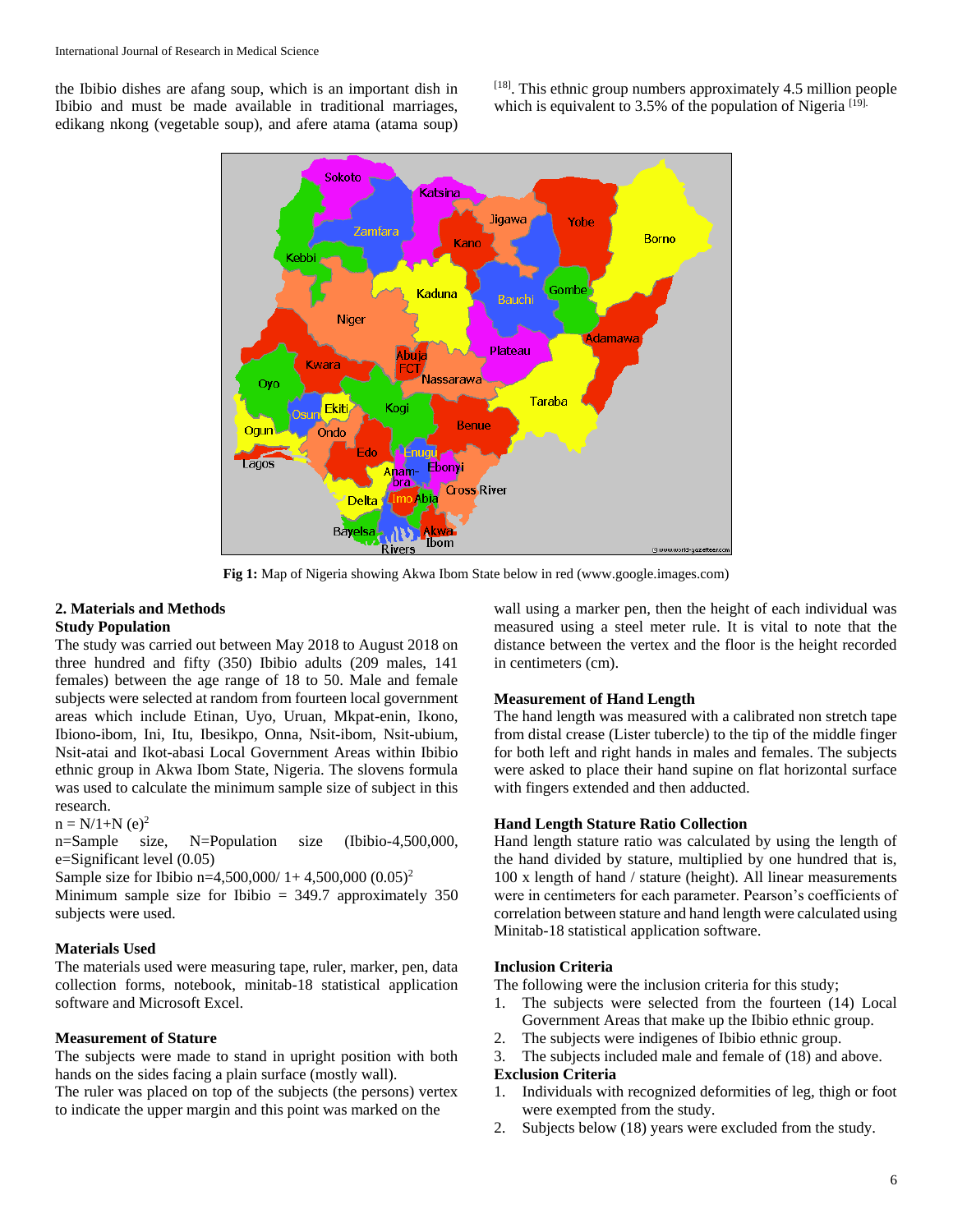

*Source***:** Compiled by the researcher

**Fig 2:** Measurement of male right hand length



*Source***:** Compiled by the researcher

**Fig 3:** Measurement of male left hand length

#### **3. Results**

The result of the mean and standard deviation of stature, hand length, hand length stature ratio of the Ibibio ethnic group are shown in tables 1 and 2. The mean and standard deviation of height of the males and females were  $167.69 \pm 6.82$ cm and 159.69±5.26cm respectively. It was observed that the Ibibio males had a significantly higher height than the Ibibio females (p<0.005). The mean and standard deviation of hand length were  $21.05\pm1.24$  and  $21.24\pm1.26$  for male right and left hands respectively; and 19.84±1.11 and 20.05±1.03 for female right and left hands respectively. It was observed that the males of the Ibibio ethnic group had a significantly larger hand length than their female counterpart ( $p<0.005$ ). The mean Stature – hand length ratio was 12.55 and 12.67 for male right and left hand and 12.42 and 12.56 for female right and left hand respectively. It was observed that for all the parameters, the males had a significantly higher values than that of the females (p<0.005). Tables 5 and 6 show comparison of the correlation coefficients of stature to hand length of present study and previous studies. It was observed that,

there were ethnic differences in these parameters. Table 4 and Figures 4 -7 show the Pearson correlation between the Height and hand length of the Ibibio ethnic group and their scatter plot graphical representations. The scatter plot graphs show a positive linear correlation of hand length with height as the line ascends from the root of the graph with points following a linear pattern. It was observed that, there was a positive correlation between their height and hand length  $(p<0.005)$ .

| Table 1: Showing maximum, minimum and mean values of measured |                                              |  |  |
|---------------------------------------------------------------|----------------------------------------------|--|--|
|                                                               | parameters for males in Ibibio ethnic group. |  |  |

|                             | Male           |                |        |  |  |  |
|-----------------------------|----------------|----------------|--------|--|--|--|
| <b>Parameters</b>           | <b>Maximum</b> | <b>Minimum</b> | Mean   |  |  |  |
|                             | value          | value          | value  |  |  |  |
| Male Height (cm)            | 190.00         | 148.50         | 167.69 |  |  |  |
| Male Right hand length (cm) | 24.80          | 17.20          | 21.05  |  |  |  |
| Male Left hand length (cm)  | 25.00          | 17.50          | 21.24  |  |  |  |

**Table 2:** Showing maximum, minimum and mean values of measured parameters for females in Ibibio ethnic group.

| <b>Parameters</b>             | <b>Female</b>  |                |        |  |  |
|-------------------------------|----------------|----------------|--------|--|--|
|                               | <b>Maximum</b> | <b>Minimum</b> | Mean   |  |  |
|                               | value          | value          | value  |  |  |
| Female Height (cm)            | 175.00         | 148.00         | 159.69 |  |  |
| Female Right-hand length (cm) | 23.00          | 17.00          | 19.84  |  |  |
| Female Left-hand length (cm)  | 22.50          | 17.90          | 20.05  |  |  |

**Table 3:** Showing sample size, mean values, standard deviation and ratio of measured parameters in Ibibio ethnic group.

| <b>Parameters</b>                                                  | <b>Male</b>                   | <b>Female</b> |
|--------------------------------------------------------------------|-------------------------------|---------------|
| Sample size $(N)$                                                  | 350                           | 350           |
| Sample size (n)                                                    | 209                           | 141           |
| Mean height + Standard deviation $(S.D) 167.69 + 6.82 159.69+5.26$ |                               |               |
| Mean right hand length $+ S.D$                                     | $21.05 + 1.24$ 19.84 + 1.11   |               |
| Mean left hand length $+$ S.D                                      | $21.24 + 1.26$ $20.05 + 1.03$ |               |
| Stature -right hand length ratio                                   | 12.55                         | 12.42         |
| Stature- left hand length ratio                                    | 12.67                         | 12.56         |

**Table 4:** Showing correlation coefficient (r) values of measured parameters for males and females in Ibibio ethnic group.

| <b>Parameters</b>                                                                                               | Male Female |
|-----------------------------------------------------------------------------------------------------------------|-------------|
| Pearson correlation coefficient between stature and right $\begin{vmatrix} 0.538 & 0.473 \end{vmatrix}$<br>hand |             |
| Pearson correlation coefficient between stature and left $\vert_{0.503}\vert$ 0.511<br>hand                     |             |

\*probability ratio= 0.005

**Table 5:** Showing comparison between male and female from result of present and previous studies' correlation coefficients (r)

| <b>Researcher</b> | Year | Ethnic group                 | <b>Male</b> | Female | Probability<br>ratio $(p)$ |
|-------------------|------|------------------------------|-------------|--------|----------------------------|
| Ibegbu et al      | 2015 | Gbagyi in<br>Abuja, Nigeria  | 0.706       | 0.703  | p<0.001                    |
| Anwesa et al      | 2014 | Eastern Indian<br>population | 0.583       | 0.487  | P<0.03                     |
| Manpreet et al    | 2013 | North India                  | 0.589       | 0.550  | P<0.001                    |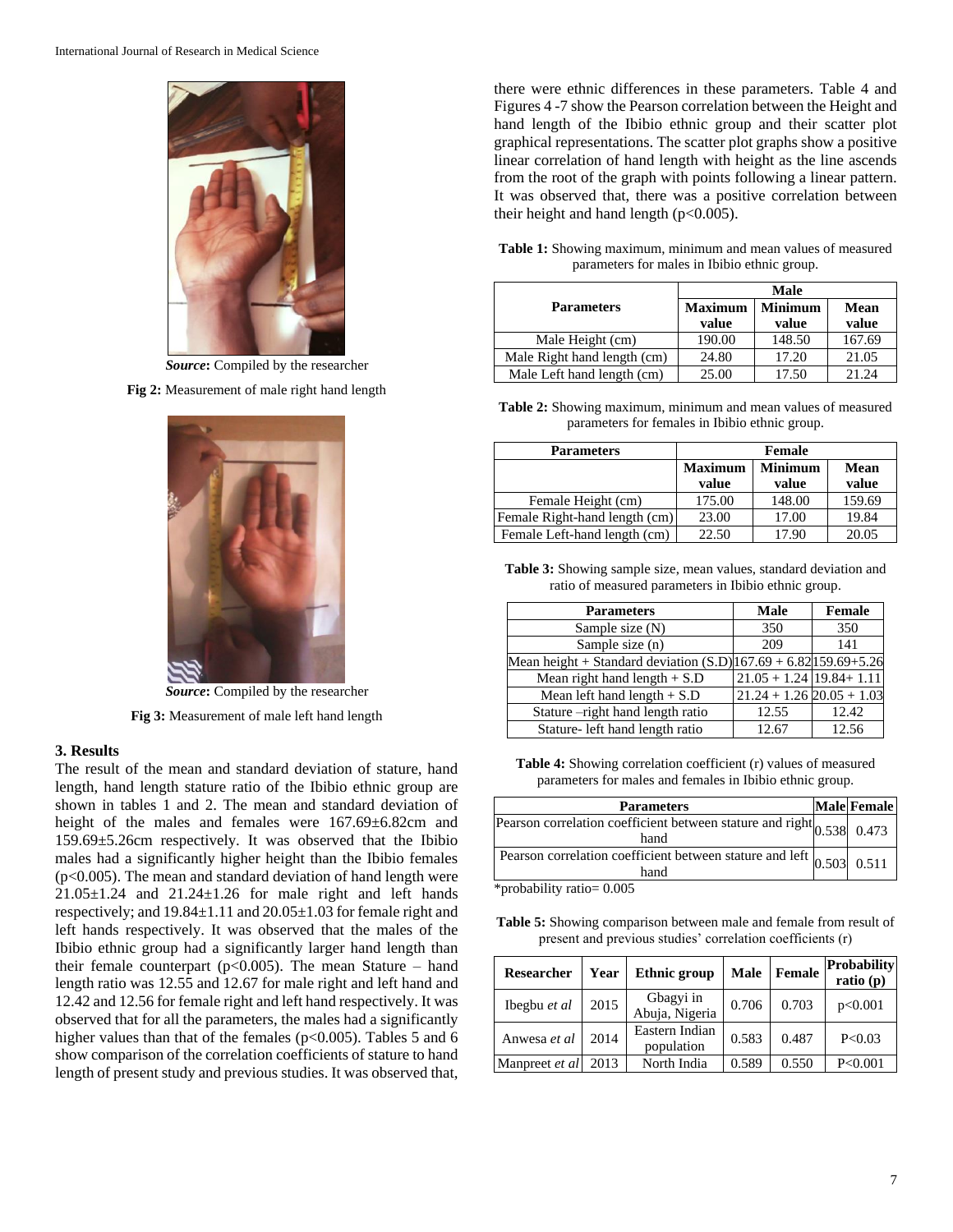**Table 6:** Showing comparison between the correlation coefficients (r) between stature and right and left hands from result of present and previous studies

| Researcher                             | Year | Ethnic group                                                      |       |       | Right hand Left hand Probability ratio (p) |
|----------------------------------------|------|-------------------------------------------------------------------|-------|-------|--------------------------------------------|
| Amitava et al                          | 2016 | West Bengal (Bengalee), India                                     | 0.683 | 0.682 | p<0.001                                    |
| Nagesh et al. (Male)                   | 2013 | Karnataka, India                                                  | 0.514 | 0.529 |                                            |
| Nagesh <i>et al.</i> (Female) $ 2013 $ |      | Karnataka, India                                                  | 0.770 | 0.762 |                                            |
|                                        |      | Present study (Male) [2018] Ibibio in Akwa Ibom State, Nigeria.   | 0.538 | 0.503 | p<0.000                                    |
|                                        |      | Present study (Female) 2018   Ibibio in Akwa Ibom State, Nigeria. | 0.473 | 0.511 | p<0.005                                    |

### **Scatter Plot Graphs for Correlations**



**Fig 4:** Scatter plot graph showing correlation coefficient between male stature and right-hand length. Pearson Correlation coefficient (r)= 0.538.



**Fig 5:** Scatter plot graph showing correlation coefficient between male stature and left-hand length. Pearson Correlation coefficient (r)= 0.503.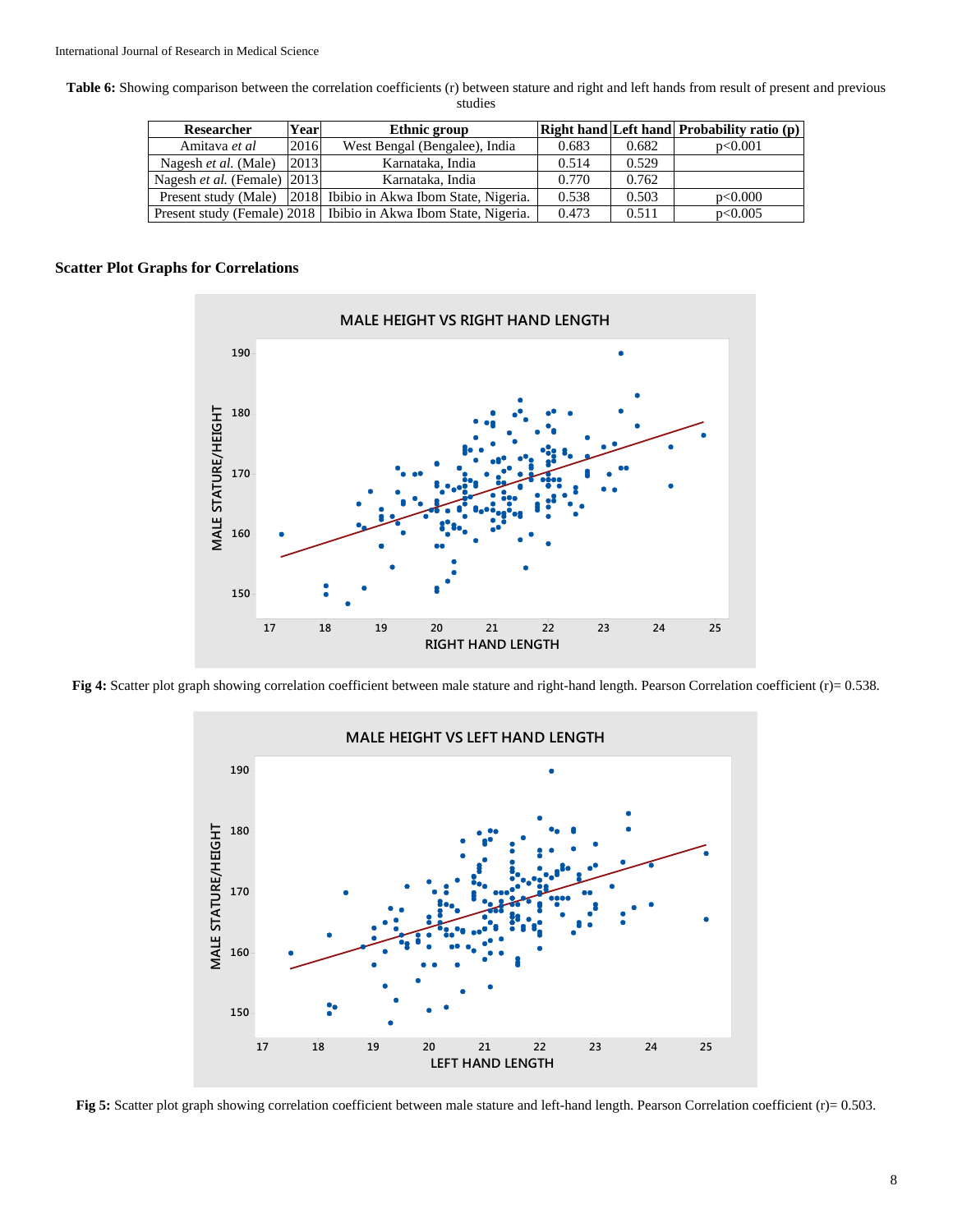

**Fig 6:** Scatter plot graph showing correlation coefficient between female stature and right-hand length. Pearson Correlation coefficient (r)=0.473.



**Fig 7:** Scatter plot graph showing correlation coefficient between female stature and left-hand length. Pearson Correlation coefficient (r)  $= 0.511.$ 

#### **4. Discussion**

When the accurate measurement for stature is unobtainable, it is estimated using other surrogates. Hand length is one of the most widely used. This study analyzes the correlation between stature and hand length of the Ibibio ethnic group in Akwa Ibom State, Nigeria among adults of 18 -50 years. Regression equations are hence developed to predict stature. The major determinants of one's height are the length of the long bones and the height of the vertebral column. At the time of fusion of long bones and completion of growth of the vertebral column the maximum stature is achieved. This skeletal growth stops at the age of 18 to 20 years [6]. After achieving maximum stature the bones are in relatively static period up to 40 years of age after which the natural process of senile degeneration takes place [20]. It is observed that the males generally have higher anthropometric measurement than that of females in the present study. Similar observations are made in many studies  $[21, 22, 23]$ . These differences may be due to gender associated genetic factors, hormonal factors

and lifestyle factors  $[24]$ . Mean stature for population of adults varies from minimum values for the Efe pigmies of Africa at 144.9cm for men and 136.1cm for women  $[25]$  to the maximum values for the Dutch of Europe at 184.0cm for men and 170.6cm for women  $[26]$ . In this study, the mean stature for Ibibio adults is significantly higher than the pigmies of Africa, and higher than that of the Dutch people of Europe. In this study, the sample sizes are population-based and large enough to estimate accurately the height in Ibibio adults. The equations reported herein were obtained from large representative samples from the selected villages, thereby allowing for the possibility of their application to the Ibibio ethnic group of Nigeria. In this present study, hand length showed a moderately strong positive linear relationship with height at  $r = 0.538$  and 0.503 for right and left hands in males and at  $r = 0.473$  and  $0.511$  for right and left hands in females. Right hand in males have the highest coefficient of correlation to height at r=0.538, seconded by left hand in females at  $r= 0.511$ then left hand in males at  $r=0.503$ . Female left hand shows a lower coefficient of correlation at r=0.473 as compared to that of the already mentioned results, all at probability levels of  $p<0.005$ . The present study corresponds with the study of Ibegbu *et al.,*   $(2011)$ <sup>[21]</sup> which showed a strong positive correlation of hand length with height to be  $r = 0.706$  and 0.703 for male and female respectively at p<0.001. Manpreet *et al.*,  $(2013)$ <sup>[23]</sup> in North India also had a positive correlation of hand length to height of 0.589 and 0.550 for male and female at p< 0.001. A similar study was conducted by Anwesa *et al.*,  $(2014)$ <sup>[22]</sup> among Eastern Indian population with a positive correlation coefficient of 0.583 and 0.487 at p<0.03 for both male and female respectively. Similar correlations as shown in the present study too makes it clearly evident that hand length can be used as the predictor of stature, but it should be borne in mind that ethnic specific equations should be derived for a specific ethnic group  $[27]$ .

## **5. Conclusion**

The objective of this research was to determine the stature and hand length of the Ibibio ethnic group and to determine if stature